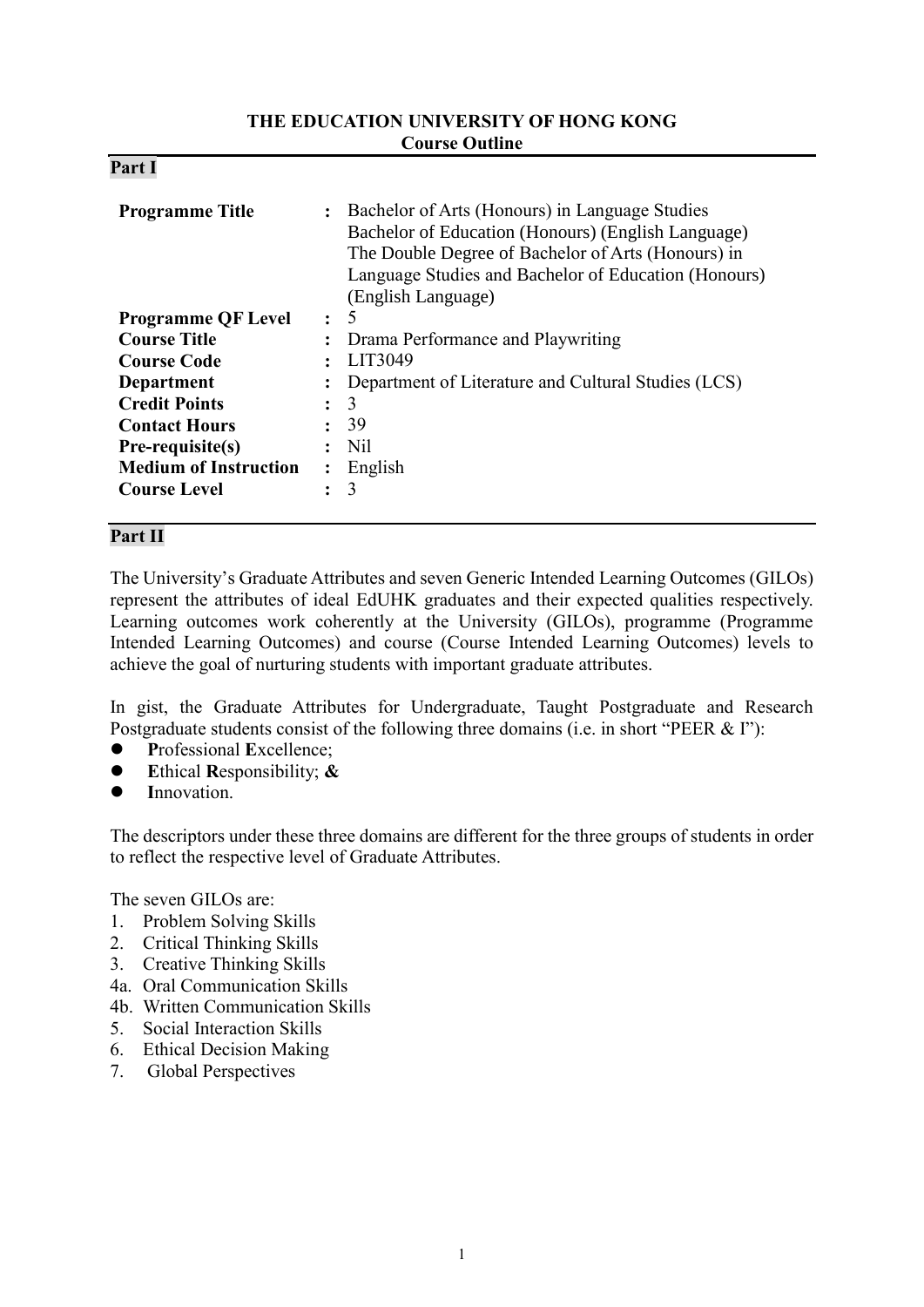### **1. Course Synopsis**

This course aims to introduce students to the process of creating a play, including acting, playwriting and some elements of directing. It will give students elements of technique in voice and movement. Students will gain a sense for the dynamic of a play through improvisation. They will read and watch a little theatre, not for purposes of analysis, but in order to learn how theatre is done. The major project will be a short play of 15 to 20 minutes, to be written and produced in a group and performed in a theatre.

## **2. Course Intended Learning Outcomes (CILOs)**

*Upon completion of this course, students will be able to:*

| CLLO <sub>1</sub> | Use voice and movement in context effectively to communicate the elements |
|-------------------|---------------------------------------------------------------------------|
|                   | of a play;                                                                |

- CILO<sup>2</sup> Demonstrate an understanding of dramatic structure through the writing of a play as well as through performance;
- $\text{CILO}_3$  Reflect upon and describe the process of producing a play in as a group project; and
- CILO<sup>4</sup> Communicate effectively in English to an audience**.**

## **3. Course Intended Language Learning Outcomes (CILLOs)**

*Upon completion of this course, students will be able to:*

- CILLO<sup>1</sup> Deliver a performance in clear and correct or otherwise appropriate English, with good use of stress and intonation;
- CILLO<sup>2</sup> Read a play in English, interpreting it through performance; and
- $CILLO<sub>3</sub>$  Write a play in English with clear dramatic form and natural or otherwise appropriate use of dialogue.

## **4. Content, CILOs, CILLOs and Teaching & Learning Activities**

| <b>Course Content</b>                  | CILO <sub>s</sub> /         | <b>Suggested Teaching &amp;</b> |
|----------------------------------------|-----------------------------|---------------------------------|
|                                        | <b>CILLOs</b>               | <b>Learning Activities</b>      |
| Learn physical and vocal preparation   | C <sub>LO<sub>l</sub></sub> | Daily warm-up                   |
| that allows for strengthening of voice |                             |                                 |
| Improvisation exercises and in-class   | $C LO$                      | In-class theatre activities,    |
| interpretations of a short play        | CILLO <sub>1</sub>          | improvisation and               |
|                                        |                             | performance based on            |
|                                        |                             | rehearsal in groups             |
| Lessons on writing different parts     | $C LO_3$                    | Examples, writing exercises     |
| and aspects of plays.                  | <i>CILLO3</i>               | based on pictures and other     |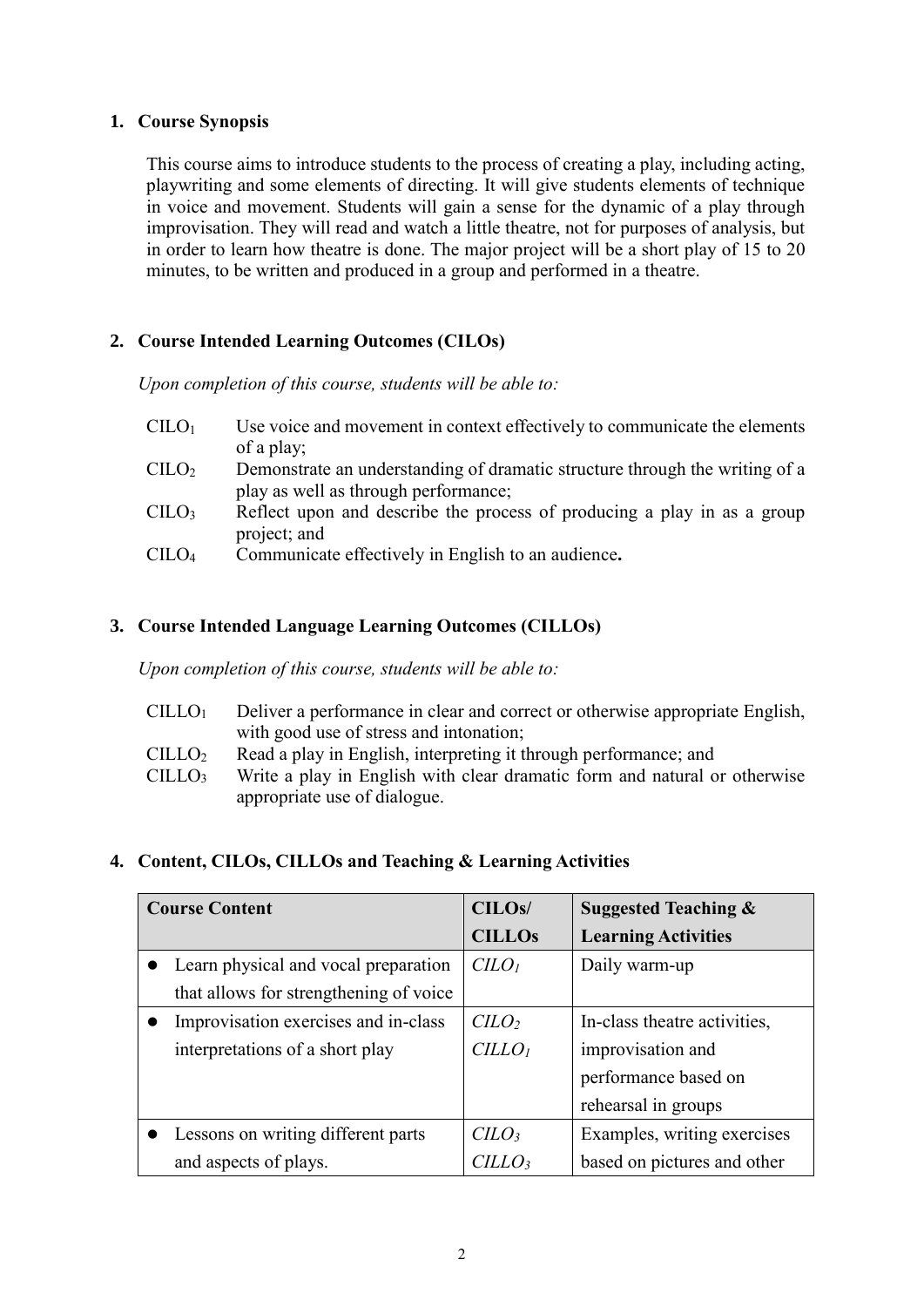|                                       |                                | stimuli.                      |  |
|---------------------------------------|--------------------------------|-------------------------------|--|
| Development of taste in theatre       | C <sub>LO</sub>                | Searching for, and discussion |  |
|                                       | C <sub>LO<sub>3</sub></sub>    | of, photos, clips and sound   |  |
|                                       | C <sub>LO</sub>                | files showing different ways  |  |
|                                       |                                | of attaining dramatic impact. |  |
| Reading of extracts from one          | C <sub>LO<sub>3</sub></sub>    | Discussions and in-class      |  |
| canonical play with discussion of the | CILLO <sub>2</sub>             | performance. Critique of      |  |
| way it is written                     |                                | plays when written.           |  |
| Performance of various texts,         | C <sub>1</sub> CO <sub>4</sub> | Performance, discussion,      |  |
| including the one written by students | CILLO <sub>1</sub>             | feedback from the lecturer    |  |
| Activities to develop character in    | C <sub>LO<sub>5</sub></sub>    | Character modelling,          |  |
| performance. Discussion of            |                                | hotseating, emotional         |  |
| performances running up to final      |                                | memory                        |  |
| performance of play                   |                                |                               |  |
| Reflect throughout on the             | C <sub>LO</sub>                | <b>Discussions</b>            |  |
| significance of each technique for    |                                |                               |  |
| building a play                       |                                |                               |  |

# **5. Assessment**

| <b>Assessment Tasks</b>                                 | Weighting | <b>CILO</b>                     |
|---------------------------------------------------------|-----------|---------------------------------|
| (a) A portfolio of writing with remarks and revisions   | 25%       | C <sub>L</sub> O <sub>2,3</sub> |
| from peers and from the instructor. (individual)        |           |                                 |
| (b) Script of an original play lasting 15-20 minutes,   | 25%       | C <sub>LO</sub>                 |
| with a clear dramatic structure. (group mark)           |           |                                 |
| (c) <b>Performance</b> of the same play. Each member of | 25%       | $CLO_{1,2,4}$                   |
| the group should have a clear function. All may         |           |                                 |
| be actors, or one may be director. If this cannot be    |           |                                 |
| done as a play on the stage, it may be done: 1. As a    |           |                                 |
| radio play 2. As a sound performance with still         |           |                                 |
| pictures, or 3. As a series of monologues, perhaps      |           |                                 |
| with connecting material in radio play format.          |           |                                 |
| (group mark)                                            |           |                                 |
| (d) Presentation on the process of creating the play.   | 25%       | $C LO_3$                        |
| This is an individual mark, so each member of the       |           |                                 |
| group must have a clear topic and speak separately.     |           |                                 |
| (individual)                                            |           |                                 |